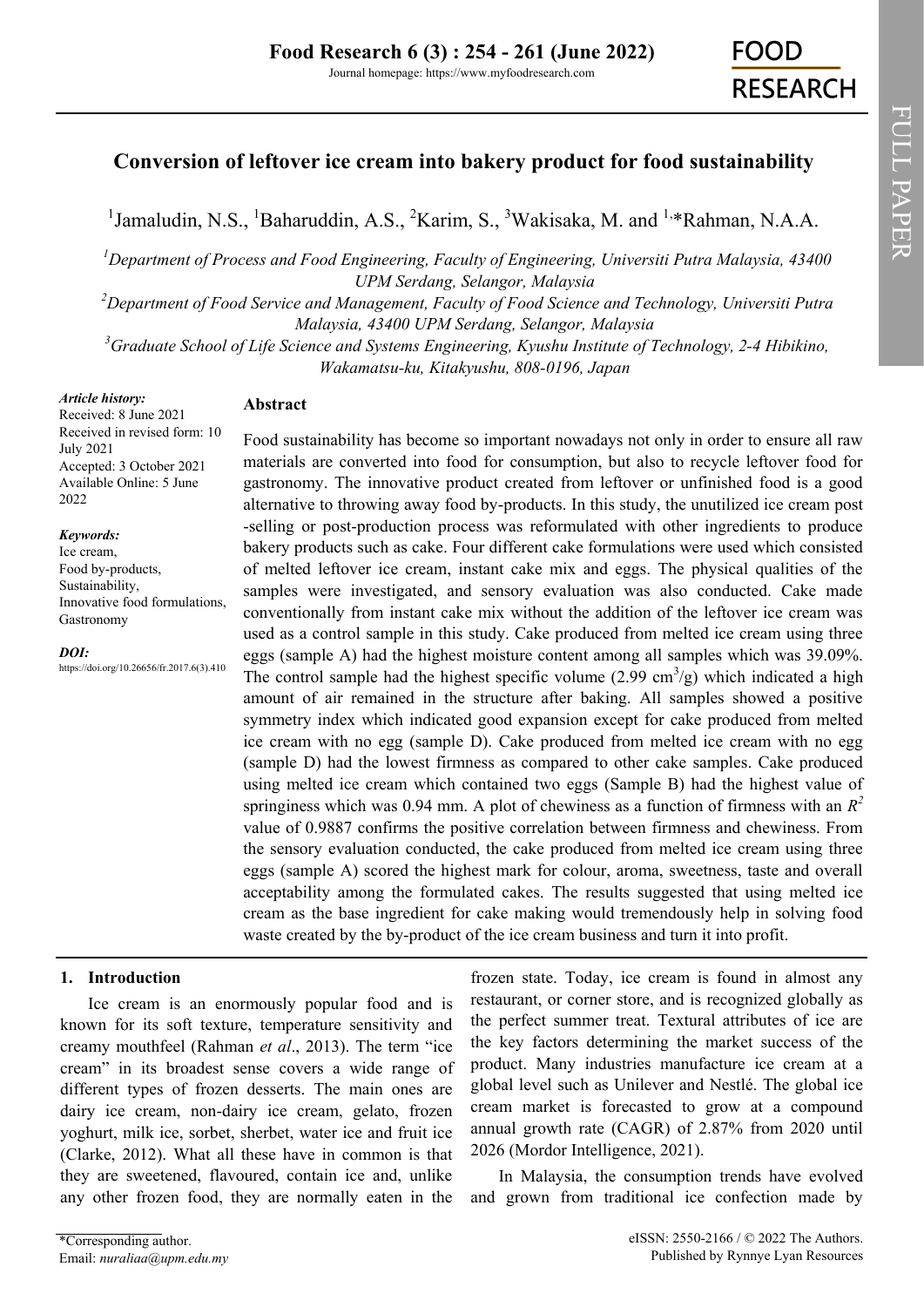FULL PAPER

simply freezing the mixture of flavoured syrup and water, into churned gelato and artisanal premium ice cream. The lifestyles of the consumers nowadays lead to the types of ice creams sold in shops and online platforms. International premium brands such as Häagen -Dazs, Baskin Robbins and Ben and Jerry have penetrated the Malaysian market since long ago. Consumers demand good quality frozen desserts to be indulged. This had led to the emergence of local premium ice cream brands such as The Ice-Cream Project, Sangkaya, Softsrve and Inside Scoop (TallyPress, 2016).

Ice cream typically has more than 10% milkfat by legal definition and generally between 10% and as much as 16% fat in some premium ice creams, 9 to 12% of milk-solid-non-fat (also known as serum solids) which consists of proteins (caseins and whey proteins) and carbohydrates (lactose) found in milk, 12-16% sweeteners or sweetening agents that are usually a combination of sucrose and glucose-based corn syrup sweeteners, 0.2 to 0.5% of stabilizers and emulsifiers, and 55 to 64% of water which comes from milk or other ingredients (Clarke, 2004; Goff and Hartel, 2013). These percentages are by weight, either in the mix or in the ice cream. Ice cream can be categorized based on its fat content i.e., low-fat (3-5% fat), light (6-8%) and hard- or soft- frozen ice cream (more than 10% fat) (Parid *et. al*., 2020).

In the ice cream business, there are days when the retailers are unable to finish the ice cream inside the machine. The leftover ice cream is normally kept inside the chiller to be reused for the next production. Cold weather is one of the factors that lead to ice cream being leftover. For example, an ice cream shop is often faced with a dwindling number of customers during the winter season. When sub-zero temperatures start creeping in, ice cream shops tend to see fewer and fewer customers walking through the door (RMagazine, 2017). People tend to crave hot or warm food instead of ice cream during winter. When the weather is cold, eating or drinking something hot increases the sensation of being warm (Styles, 2018). Thus, the possibility of ice cream not being consumed by customers in the winter season is high and at the end of the night shift, the shops face ice cream leftover. Another important issue to be considered is the occurrence of power shutdown at the shop which leads to the melting of ice cream.

The breakdown of ice and air bubble structures in melted ice cream causes a major change in ice cream quality. The fat droplets eventually melt and if the melted ice cream is directly reused again to make ice cream, the ice cream produced becomes hard as the fat droplets are not well distributed in the matrix and do not hold the air bubbles properly. This compromises the texture and causes the ice cream to melt faster. In some cases, the leftover is reused again for the next production where it is combined with a new batch of ice cream mixture and processed in an ice cream machine.

Reusing the leftover ice cream for the next day may lead to an unpleasant taste of ice cream which may affect the shop's reputation. There are several articles on the general practices of reusing the ice cream leftover. In dessert kitchens, there are special ice cream machines for "reworking" yesterday's ice cream, whereby, in other words, melting it down, remixing and refreezing the ice cream without it forming ice crystals (Professional Secrets, 2021). A forum on the internet shared how gelato shops handled leftover ice cream. One of the gelato shops' practices is to resell the leftover ice cream the next day but this can be done not more than two days. At the end of the second day, any unsold gelato is given to employees to be taken home or thrown out (Quora, 2021).

However, there is another interesting method that can be done for the leftover ice cream. The leftover ice cream in melted form can be innovatively reformulated with other ingredients to produce bakery products. Ice cream leftover seems to have a huge potential to be converted into value-added baked goods such as cookies, cake, muffins and bread (Wheeler, 2020). It can also be converted into custard, mousse and glaze. Even though there is no available research study made on the treatment and handling method of leftover ice cream, the availability of various articles and online websites on how to creatively innovate the leftover ice cream into amazing food products are helpful in understanding the handling of its by-product. Most of the applications suggested are usually practical for small-scale ice cream parlour businesses that would help them to generate profit from the conversion of leftover food or food waste into the new food products.

Ice cream consists of ingredients that are similar to the ones in cake i.e., fat, protein, sugar, emulsifier, stabilizer and water. The melted ice cream cake needs further addition of emulsifier i.e., eggs to produce cakes of similar quality as the conventional cakes. In this study, the outcomes of the innovative formulation that relates to science and gastronomy i.e. the product's physical and textural properties and acceptance of its taste are observed. Hence, the objectives of this work were to investigate the effects of different leftover ice cream-cake formulations on the physical, textural and sensorial qualities of cakes produced from melted leftover ice cream.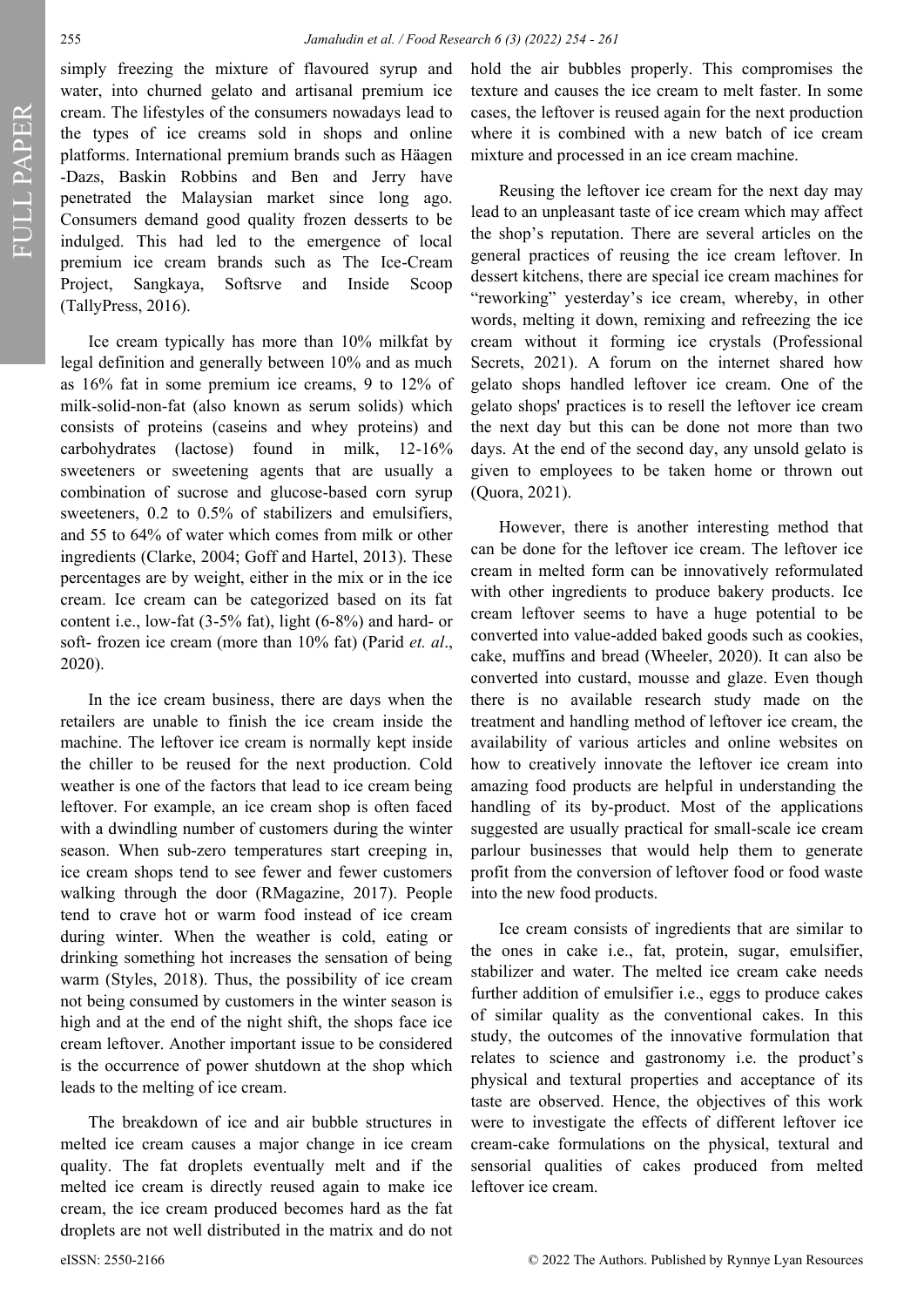#### **2. Materials and methods**

## *2.1 Ice cream preparation*

The ice cream formulation was prepared and adjusted based on the formulation reported by Rahman *et al*. (2019) i.e., 60.9% w/w of water, 14.5% w/w of skimmed milk, 16.3% w/w of sugar, 3.6% w/w of whey powder, 3.6% w/w of creamer, 0.4% w/w of emulsifier, 0.3 w/w of stabilizer and 0.4 w/w of vanilla flavouring. Full cream milk, sugar, whey powder, creamer and flavouring were obtained from local suppliers. The emulsifier used was Olein PK-10 (BIS Chemicals, Shah Alam, Malaysia) and the commercial stabilizer was purchased from Warisnove Sdn. Bhd.

All the ingredients were weighed and blended together into a liquid mix by using a commercial mixer (Model 5K5SS, KitchenAid, St Michigan, USA) for five minutes until an apparent homogenous mixture was obtained. The dry ingredients were dispersed under agitation into wet ingredients at room temperature by manual stirring. The mixture was then batch pasteurized at 80ºC for 15 s and consequently made to go through the two-stage homogenization process using a laboratory -scale homogenizer. Then, the liquid ice cream mixture was rapidly cooled at a constant temperature of 4ºC overnight for ageing. The aged mixture was then freezechurned using a home-style batch ice cream machine (Breville, Model BC1600, Australia) which has a maximum capacity of 1 L. The fat, milk solids-non-fat (MSNF) and total solid contents of the final ice cream are 3.0%, 7.4%, and 30.3%, respectively.

#### *2.2 Melted ice cream preparation*

To imitate the situation that happens in an ice cream store or shop, after the freezing process had been completed, the ice cream was taken out from the batch ice cream freezer. The vanilla ice cream was then allowed to melt in a chiller which was about 4°C for 12 hrs. The ice cream was expected to melt completely during this period whereby a complete breakdown of the ice cream structure takes place. Since the ice cream shops typically close at 10 PM and open at 10 AM on the next day, thus, this period was chosen as the control period to keep the leftover ice cream until it is reused on the next day.

### *2.3 Preparation of cake samples*

The recipe used for making a cake from melted leftover ice cream was adapted from (Brandie, 2019). The ingredients used to make the formulated cakes were instant sponge cake mix (Dr Oatker by Nona, Malaysia), melted leftover vanilla ice cream and eggs. The instant cake mix was used to get the simplest cake made from melted ice cream that is convenient for anyone to do.

Four suggested formulations for making cakes are listed in Table 1. A cake made from instant cake mix without the addition of leftover ice cream was used as a control sample in this study. The control sample required 5 eggs, 100 g butter and 100 ml water as written on the package. The number of eggs used in the formulated cake varied between 0-3 eggs. From the preliminary work conducted beforehand, adding 4 eggs into the formulation will cause the cake batter to become runny and the cake does not form well after baking.

Table 1. Formulations of cake from melted leftover ice cream

| Formulation | Ingredients                |  |  |
|-------------|----------------------------|--|--|
| А           | 1 box of instant cake mix  |  |  |
|             | 2 cups of melted ice cream |  |  |
|             | 3 eggs                     |  |  |
| B           | 1 box of instant cake mix  |  |  |
|             | 2 cups of melted ice cream |  |  |
|             | 2 eggs                     |  |  |
| C           | 1 box of instant cake mix  |  |  |
|             | 2 cups of melted ice cream |  |  |
|             | l egg                      |  |  |
| נ ו         | 1 box of instant cake mix  |  |  |
|             | 2 cups of melted ice cream |  |  |
|             | eggs                       |  |  |

1 box of instant cake mix is equivalent to 400 g while 2 cups of melted ice cream equal to 445 g.

For each cake from the melted leftover ice cream formulations, the instant cake mix and melted ice cream were weighed using an electronic balance. Instant cake mix and melted ice cream were poured into a mixing bowl and mixed for 4 to 5 mins. Eggs were gradually added and mixing continued for another one minute at the slowest speed to minimize gluten formation. After all the ingredients were mixed, the mixture was poured into a tray and baked at 180°C for 45 mins as per the instruction on the packaging. The pan used for the cake sample was square in geometry with the dimension of 6.5 cm (height)  $\times$  21 cm (length)  $\times$  21 cm (width). The baked cake was then allowed to cool for 30 mins in the oven before it was taken out. The control sample was produced in a similar manner.

#### *2.4 Physical, textural and sensorial analyses of cakes*

The characteristics of a well-baked cake are a uniform shape, large volume, tender crust, fine texture, delicate taste, and a well-blended flavour. Analyses were conducted to relate the gastronomic criteria to the scientific data obtained from the study. The moisture content of all cakes was determined using a moisture analyzer (AND MX-50, A and D Weighing, Japan). The volume index of cakes was measured according to the method explained by Rahmati and Tehrani (2014). Cakes were cut vertically through their centre and the heights of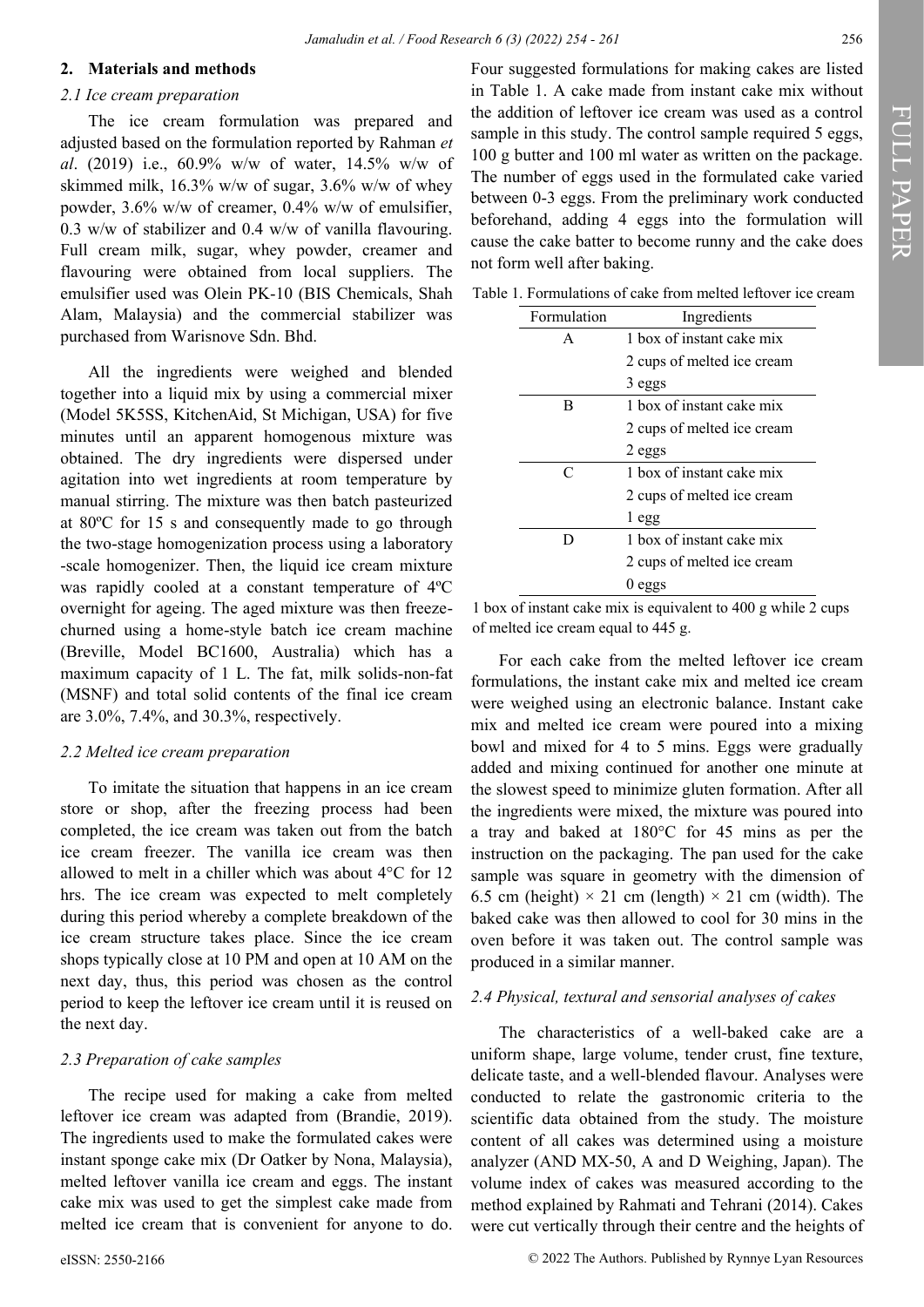the samples were measured at three points (B, C, D) along the cross-sectioned cakes using the template as shown in Figure 1. C is the height of the cake at the centre and B and D are the heights of the cake sample at points 2.5 cm away from the centre towards the left and right sides of the cake, respectively.



Figure 1. The position of points on cake to enable calculation of cake morphology

Volume index was calculated by the following equation:

$$
Volume index = B + C + D \tag{1}
$$

Contour and symmetry indices were calculated using the following equations:

$$
Contour = 2C - B - D \tag{2}
$$

 $Symmetry = B-D$  (3)

A positive symmetry index shows that the cake rises more in the central area, while a negative symmetry index indicates that the central area of the cake has fallen during the final part of baking or during cooling. The volume of the cake was calculated based on the dimension of the pan except for the height. The equation used was as follows:

Cake volume = height of cake  $(h_{\text{calc}}) \times$  length of pan (4)

The cake height was calculated by taking the average 5-point height (ABCDE) of the cake as shown in Figure 1 previously:

$$
Cache height = [h_{cacheA} + h_{cacheB} + h_{cacheC} + h_{cacheD} + (5)
$$

Cake density was measured by dividing the mass of the cake by its volume.

$$
Cake density, \rho (g/cm^3) = m_{\text{calc}} / V_{\text{calc}}
$$
 (6)

Where, *m* represents mass (g), *V* represents volume (cm<sup>3</sup>), and  $\rho$  represents density (g/cm<sup>3</sup>).

Specific volume is the amount of air that remains in the final product. High gas retention and high gas expansion of the product lead to a high specific volume. Cake specific volume was calculated by dividing the volume of the cake by its mass:

$$
Specific \, volume = V_{\text{calc}} / m_{\text{calc}} \tag{7}
$$

A texture analyser (TA.XT Plus, Stable Micro System, England) was used for obtaining the texture profile analysis (TPA) of the samples. The dimension of the samples used was  $25 \times 25 \times 25$  mm. The penetration depth at the geometrical centre of the samples was 50 mm and the penetration speed was set at  $1.0 \text{ mm.s}^{-1}$ . For each sample, three measurements were carried out using a 36 mm diameters cylindrical probe. The texture parameters taken for this study were firmness, springiness, chewiness and cohesiveness.

For sensory evaluation, a hedonic test (5-point scale) was carried out by twenty untrained panellists. All cake samples made from melted leftover ice cream including the control sample were evaluated. The samples were labelled as A, B, C, D and E (control). The sensory characteristics evaluated were crust colour, aroma, softness, sweetness, taste and overall acceptability of the innovative cake. The output obtained from the evaluation would enable us to get ideas on the acceptance of the innovative cake and how we could improve its quality.

# **3. Results and discussion**

## *3.1 Physical qualities of cakes*

Table 2 shows the physical characteristics of the cake produced from melted leftover ice cream and the control sample. Sample A had the highest moisture content while sample D displayed the lowest moisture content which was 39.09% and 32.54%, respectively. Eggs and sugar are known to influence moisture retention during mixing and baking. The egg yolk itself contributes protein, some fat, flavour, and emulsifying lecithin. Emulsifiers are one of those agents that hold together water and fat. Thus, adding more eggs to the batter enables the batter to hold extra liquid and consequently extra sugar.

All the formulations containing melted ice cream possessed high moisture content with about the same amount as in the control sample. This is mainly due to the availability of stabilizers in melted ice cream composition. A stabilizer has the ability to bind and retain water in food. Sample D had the lowest moisture content due to the eggless formulation. Although the amount of sugar in the ice cream was the same for all cakes made from melted ice cream, the absence of eggs may have a high effect on the water absorption. The presence of sugar in the cake alone without eggs was not strong enough to hold the water and caused high water losses during baking. This result is supported by Lin *et al*. (2017) who stated that eggless cakes showed lower moisture contents.

The volume index of the cake indicates the amount of air entrapped in the cake. Although high volumes do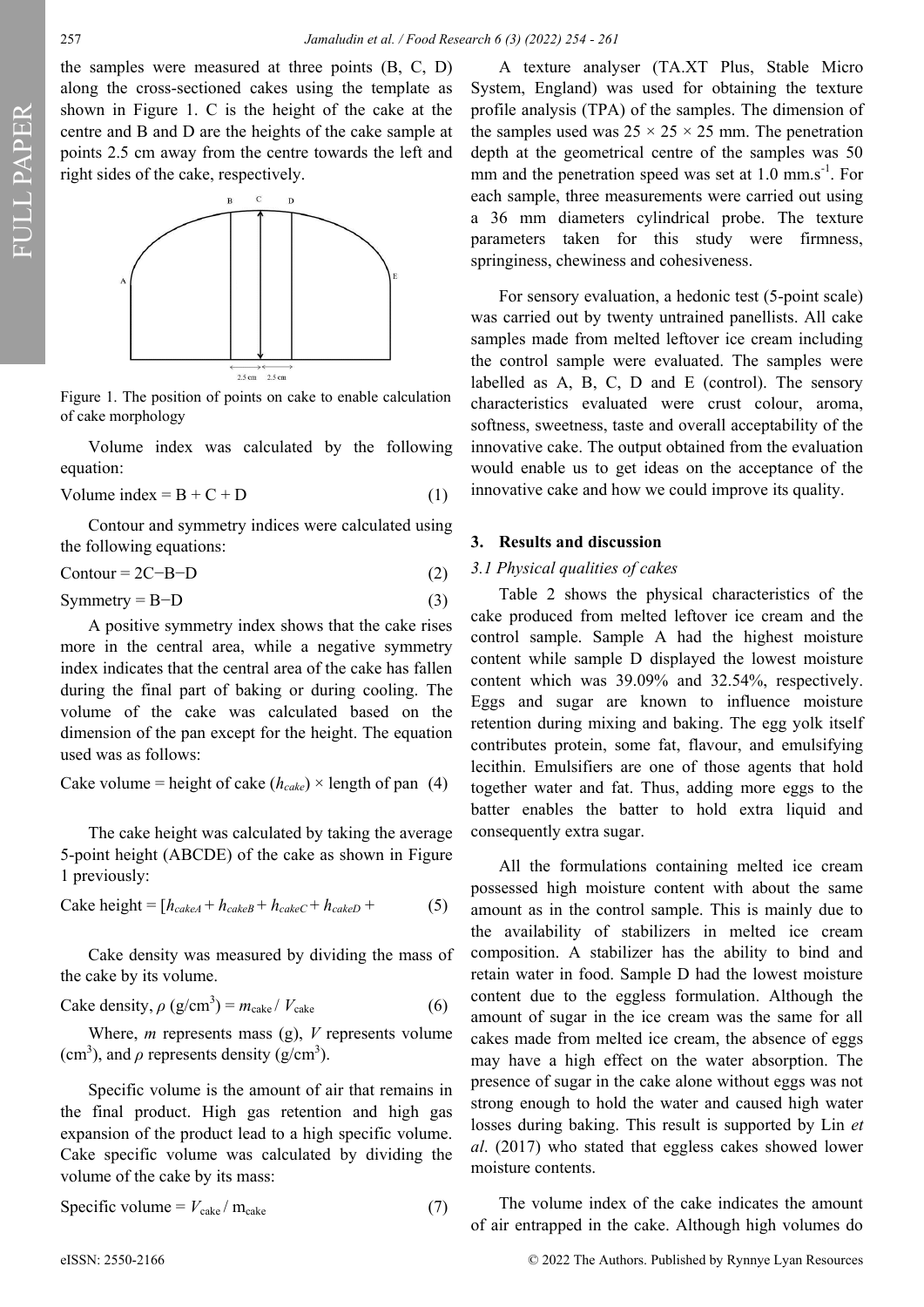Table 2. Physical quality parameters of cake produced from melted leftover ice cream and control sample.

| Physical characteristics                 | Types of Formulations |                  |                  |                  |                  |  |
|------------------------------------------|-----------------------|------------------|------------------|------------------|------------------|--|
|                                          | Control               | A                | B                | C                | D                |  |
| Moisture $(\% )$                         | $35.32 \pm 0.47$      | $39.09 \pm 0.31$ | $33.18 \pm 0.52$ | $34.20 \pm 0.30$ | $32.54\pm0.75$   |  |
| Volume index (cm)                        | $22.53\pm0.91$        | $17.92\pm0.60$   | $16.42\pm0.10$   | $16.78 \pm 0.70$ | $13.77 \pm 0.58$ |  |
| Contour (cm)                             | $0.77 \pm 0.06$       | $0.38 \pm 0.19$  | $0.88 \pm 0.38$  | $0.62\pm0.11$    | $-0.47\pm0.15$   |  |
| Symmetry index (cm)                      | $0.17\pm0.06$         | $0.15 \pm 0.05$  | $0.12\pm0.03$    | $0.08 \pm 0.03$  | $-0.13 \pm 0.06$ |  |
| Density $(g/cm^3)$                       | $0.34\pm0.02$         | $0.48 \pm 0.01$  | $0.47 \pm 0.01$  | $0.43 \pm 0.03$  | $0.45 \pm 0.02$  |  |
| Specific volume $\text{cm}^3\text{/g}$ ) | $2.99 \pm 0.16$       | $2.09 \pm 0.05$  | $2.14 \pm 0.04$  | $2.32\pm0.17$    | $2.22 \pm 0.11$  |  |
| <b>Texture Physical Analysis</b>         |                       |                  |                  |                  |                  |  |
| Firmness $(N)$                           | $4.13 \pm 0.24$       | $3.66\pm0.45$    | $4.11\pm0.16$    | $4.14\pm0.83$    | $3.35\pm0.54$    |  |
| Springiness (mm)                         | $0.92 \pm 0.02$       | $0.90 \pm 0.03$  | $0.94 \pm 0.03$  | $0.92 \pm 0.01$  | $0.71 \pm 0.08$  |  |
| Chewiness (N.mm)                         | $2.67 \pm 0.07$       | $2.03 \pm 0.26$  | $2.63 \pm 0.14$  | $2.57 \pm 0.53$  | $1.49 \pm 0.38$  |  |
| Cohesiveness (-)                         | $0.69 \pm 0.01$       | $0.61 \pm 0.02$  | $0.68 \pm 0.01$  | $0.67 \pm 0.01$  | $0.62 \pm 0.04$  |  |

A: Cake produced from melted ice cream with 3 eggs, B: Cake produced from melted ice cream with 2 eggs, C: Cake produced from melted ice cream with 1 egg, D: Cake produced from melted ice cream with no eggs

not always indicate a desirable cake, low volumes generally indicate a heavy and less desirable crumb (Zhou *et al*., 2011). Higher egg content in the control sample caused the volume index to be higher than all the formulated samples. Sample D has the lowest volume index since there was no egg used in the formulation.

Generally, cakes with higher volume exhibited higher central loaf height. Normally, a high contour value indicates a peaked cake while a flat cake would have a low value of contour. Even though Sample A had the highest volume index among all formulated cakes made from melted ice cream, however, it had a lower contour index value (among cakes made using eggs) due to its flatter top surface. Sample D had a negative contour value of -0.47cm which indicated that the top surface had sunken in the middle. The symmetry index was inversely proportional to the number of eggs added. The control sample which contained the highest amount of eggs had the highest symmetry index of 0.17 cm. Sample D which contained no egg had a negative symmetry index of -0.13 cm. The negative value of sample D corresponds to the sunken central area of the cake at the end of the cooling process. Figure 2 illustrates how the cake behaved after the baking process ended.



Figure 2. The body formation of cake samples after baking

The addition of egg is important in cake-making as the whipping of egg entraps air bubbles which help in building up the structure of the cake. The exclusion of egg from cake formulation would compromise its structure. The air incorporated by whipping the eggs adds volume to those cakes, making them springy and elastic. It is also necessary to consider the period of whipping eggs to prevent the batter from reaching its limits. Once the limit is reached, the matrix of protein will begin to break down and the foam will collapse (Moncel, 2019). The egg whites will become grainy, watery, and flat. Proper egg whipping technique and time consideration thus affect the batter structure. In addition, an egg is also a rich source of emulsifying agent which facilitates the incorporation of air and inhibits wheat starch gelatinization. Without eggs, the batter's structural framework may become dense as less air is incorporated during the mixing process and the ingredient does not fold together.

It can be seen from the data in Table 2 that the addition of melted ice cream increased the density of the cake with sample A having the highest density. This must be due to its higher ability to retain water. Melted ice cream also contained an emulsifier inside which readily contributed to the increased ability of cakes with melted ice cream to retain water. The specific volume of the control sample showed the highest value of 2.99  $\text{cm}^3$ / g as compared to other samples. Cakes produced from melted ice cream displayed significantly lower specific volume than the control sample. The addition of melted ice cream made the formulated cakes denser and led to lower volume expansion.

# *3.2 Cake texture*

The results for textural profile analysis (TPA) for all cake samples are shown in Table 2. The parameter tested were firmness, springiness, chewiness and cohesiveness of the cakes. The firmness of all the formulated cakes of samples B and C were comparable with the one of the control samples. Sample A and D had about the same values i.e., 3.66 N and 3.35 N, respectively. The increase in the softness i.e., the reduction in the firmness was attributed to both an increase in the cake volume and the anti-firming effect of emulsifiers (Zhou *et al*., 2011). The decrease in the number of eggs in melted ice cream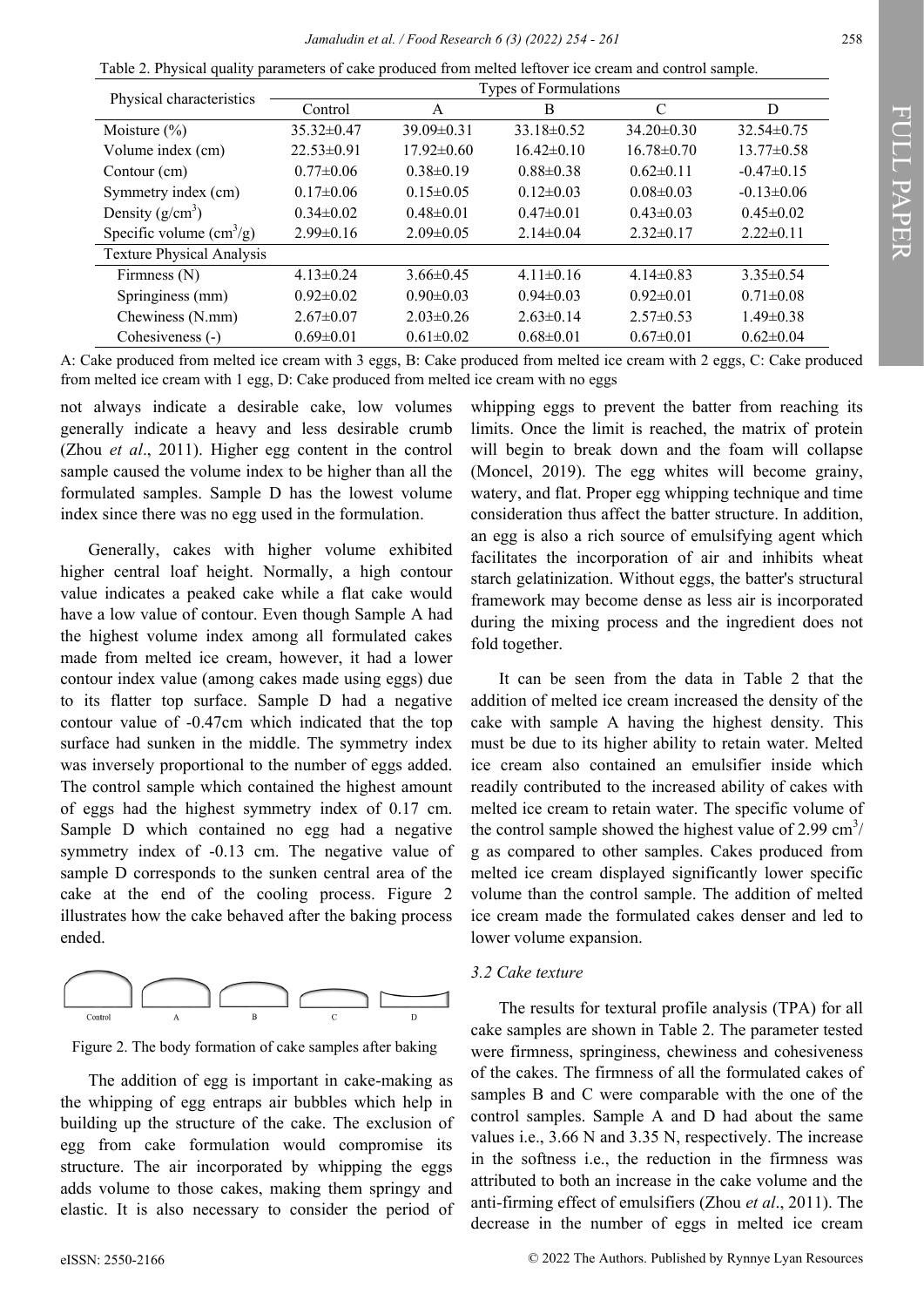FULL PAPER

(except for eggless formulation) led to the increase in firmness due to the decrease in porosity. In this case, sample C which contained only one egg had the highest firmness value i.e., 4.14 N. The sugar-egg ratio in the formulation of sample C may not be balanced between them, resulting in excess sugar content. Thus, the cake became firmer as compared to other samples. Sample D with no egg at all had the least firmness value. The lowest value of firmness did not mean that the texture of the cake was soft but it was rather squishy. This may probably be due to the lack of emulsifiers in the cake. The amount of emulsifier inside the leftover ice cream was too little, so it could not retain the structure of the cake strong enough. The egg acts as an emulsifier to combine and bind two substances that normally would not adhere (fat and liquid). Without the presence of eggs, the batter might not have mixed well with other constituents, which leads to the cake structure sinking in the middle (as explained in the previous section) and the cake becomes squishy.

Springiness is a textural parameter related to the elasticity of the sample. Springiness is related to the height that food recovers during the time that elapses between the end of the first bite and the start of the second bite. If springiness is high, it requires more mastication energy in the mouth (Rahman and Al-Mahrouqi, 2009). There were no significant differences in springiness values for each sample which range between 0.90 and 0.94 except for sample D. Thus, this shows that as long as the egg is present in the cake, the varying amount of eggs did not significantly affect the springiness value. Sample D showed the lowest springiness value as compared to other samples. This was due to its low porosity which caused the cake to not expand well.

There is a strong correlation between chewiness and springiness. Low springiness results in little chewiness. Chewiness is defined as the energy required to masticate solid food to a state of readiness for swallowing (Karaoglu and Kotancilar, 2009). The chewiness value of all cake samples varied from 1.49 N.mm to 2.67 N.mm. The data obtained shows that the varying amount of eggs used slightly affects the value of chewiness. Sample D had the lowest chewiness value as compared to other samples. Since no egg was presented, sample D lacked elasticity and therefore required less energy to chew. This relates to its lowest firmness value. However, chewiness is the most difficult parameter to measure precisely, because mastication involves compressing, shearing, piercing, grinding, tearing, and cutting along with adequate lubrication by saliva at body temperature (Bhale, 2004). Chewiness is highly associated with firmness (Rahmati and Tehrani, 2014). A plot of

chewiness as a function of firmness (Figure 3) with an  $R^2$ value of 0.9887 confirms the positive correlation between firmness and chewiness. A similar result was reported by Gomez *et al*. (2007) who stated that chewiness is a parameter dependent on firmness.

There was no statistical difference among the data obtained for springiness and cohesiveness of samples and all samples showed satisfactory springiness and cohesiveness values. Cohesiveness means the ability of the material to stick to itself. All samples showed comparable cohesiveness values ranging from 0.61 to 0.69. The control sample had the highest value of cohesiveness as it contained the highest amount of eggs. This is expected for the control sample due to the availability of eggs to hold and retain the structure of the cake during the baking and cooling process.



Figure 3. The chewiness is highly correlated with firmness

#### *3.3 Sensory evaluation*

The sensory scores are presented by the spider web chart in Figure 4. According to the results obtained, the control sample had maximum overall acceptability. The control sample also obtained the highest scores for aroma, softness, sweetness and taste. This preference by the panelists reflected the physical and texture quality that the sample possessed.



Figure 4. Sensory evaluation results for all cake samples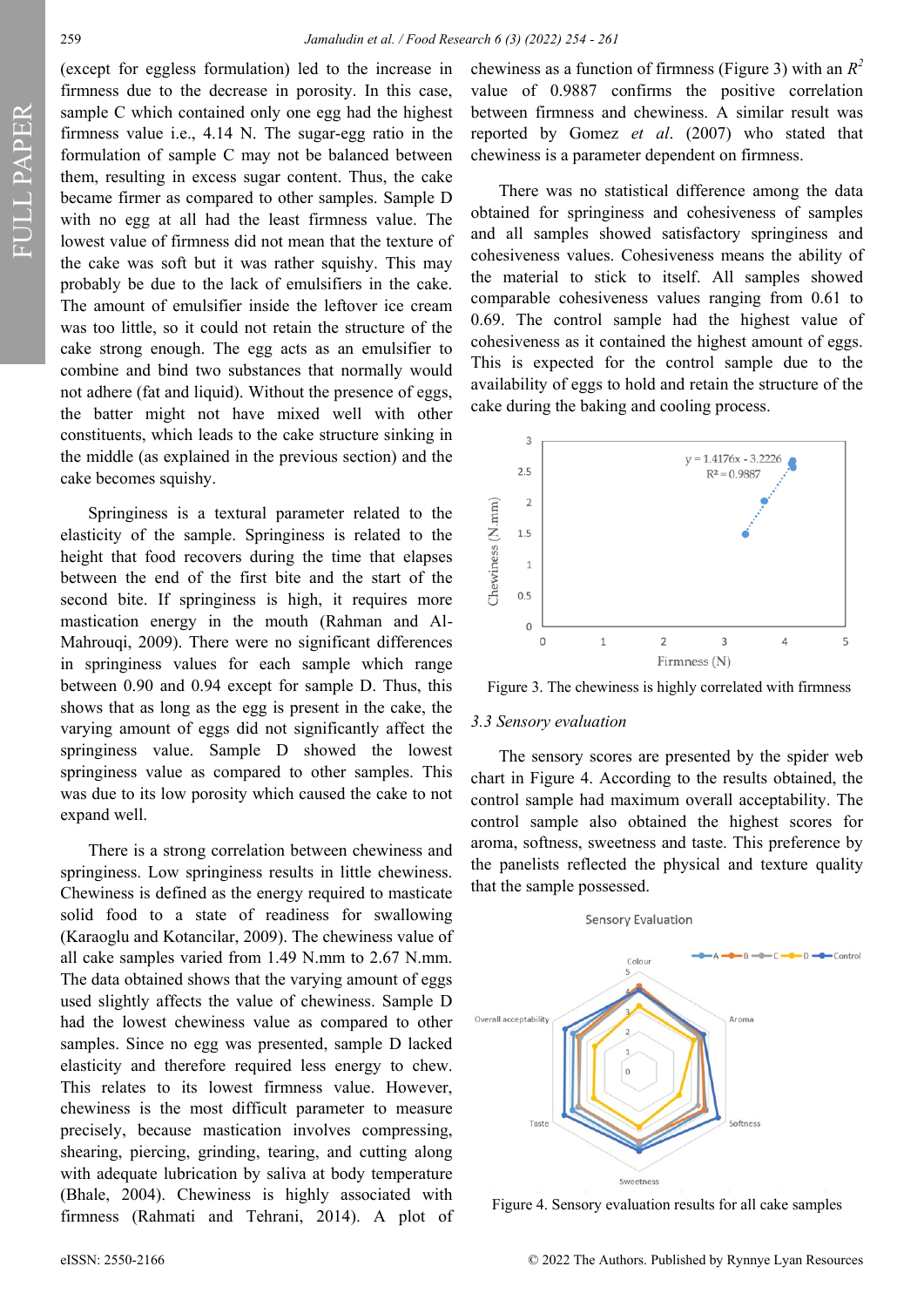Sample D obtained the lowest score of overall acceptability (2.56). This was expected due to its lowest score of taste (2.64) as compared to the other cake samples. Sample D also had the lowest score for every sensory characteristic. Besides, the panellists found that the texture of sample D cake was fragile to touch. Its eggless formulation contributes to the least favourable quality due to the low content of emulsifiers in the cake. Sample A obtained the second-highest overall acceptability which reflected its highest score on colour  $(4.28)$  and good scores on other criteria  $(>=3.5)$ . Samples B and C had acceptable qualities with scores >3.0 for each criterion. This shows that cake made using melted leftover ice cream has high acceptance quality (except for the eggless formulation). It can be seen from the physical, texture and sensory qualities data, that melted ice cream is able to replace butter and be the source of emulsifier and liquid (that forms batter) in cake formulation.

## **4. Conclusion**

In this study, we were able to innovatively reformulate leftover ice cream to be converted into the cake. The formulation enables the elimination of butter and water as the melted ice cream already contributes to the fat and water content of the batter. Eggs are required to be added to the formulation as the amount of emulsifier in the melted ice cream is not high. The formulated cake has good moisture content as the melted ice cream contains a stabilizer that helps to bind water and retain moisture. The formulated cake produced has good quality and acceptance level as rated by the panellists. This would be beneficial to any ice cream business to expand their ice cream-based product by innovatively reusing the by-product or leftover off the processing or selling stage.

There are no other studies conducted on the conversion of by-products from ice cream manufacturing into other food products which would lead to possible profit gain for the business. Many factors can affect the characteristics of the cake produced from melted ice cream. For future research on this, apart from varying the number of eggs added, the amount of melted ice cream added to the cake batter could be varied as well to get cakes with improved taste and texture. Besides, the parameters during the baking process i.e., temperature and time of baking could also be varied to get the optimum baking conditions of the formulated cake. Furthermore, studies could be conducted to relate the gastronomy and science of other converted food products derived from melted ice cream such as cookies, custard and glaze; and possibly other frozen desserts.

# **Conflict of interests**

The authors declare no conflict of interest.

# **Acknowledgements**

The authors were grateful for the support from the laboratory staff who helped in handling the equipment for the analyses involved in the research. This study was conducted in the laboratory of the Department of Process and Food Engineering, Faculty of Engineering, Universiti Putra Malaysia.

# **References**

- Bhale, S.D. (2004). Effect of Ohmic Heating on Color, Rehydration and Textural Characteristics of Fresh Carrot Cubes. Baton Rouge, Louisiana, USA: Louisiana State University and Agricultural and Mechanical College, MSc. Thesis.
- Brandie. (2019). Melted Ice Cream Cake. Retrieved on June 8, 2021 from The Country Cook Website: [https://www.thecountrycook.net/melted](about:blank)-ice-cream[cake/](about:blank)
- Clarke, C. (2004). The Science of Ice Cream. Cambridge, United Kingdom: The Royal Society of Chemistry.
- Clarke, C. (2012). The Science of Ice Cream. 2nd ed. Cambridge, United Kingdom: The Royal Society of Chemistry.
- Goff, H.D. and Hartel, R.W. (2013). Ice Cream. 7th ed. New York: Springer.
- Gomez, M., Ronda, F., Caballero, P.A., Blanco, C.A. and Rosell, C.M. (2007). Functionality of different hydrocolloids on the quality and shelf life of yellow layer cakes. *Food Hydrocolloids*, 21(2), 167–173. [https://doi.org/10.1016/j.foodhyd.2006.03.012](about:blank)
- Karaoglu, M.M. and Kotancilar, H.G. (2009). Quality and textural behaviour of par-baked and rebaked cake during prolonged storage. *International Journal of Food Science*, 44(1), 93–99. [https://](https://doi.org/10.1111/j.1365-2621.2007.01650.x) [doi.org/10.1111/j.1365](https://doi.org/10.1111/j.1365-2621.2007.01650.x)-2621.2007.01650.x
- Lin, M., Tay, S.H., Yang, H., Yang, B. and Li, H. (2017). Development of eggless cakes suitable for lacto-vegetarians using isolated pea proteins. *Food Hydrocolloids*, 69, 440–449. [https://doi.org/10.1016/](https://doi.org/10.1016/j.foodhyd.2017.03.014) [j.foodhyd.2017.03.014](https://doi.org/10.1016/j.foodhyd.2017.03.014)
- Moncel, B. (2019). All About Whipping Egg Whites. Retrieved on June 8, 2021 from The Spruce Eats Website: [https://www.thespruceeats.com/all](about:blank#:~:text=%20All%20About%20Whipping%20Egg%20Whites%20%201,until%20they%20become%20foamy%20and%20frothy.%20More%20)-aboutwhipping-egg-whites-[1328681#:~:text=%20All%](about:blank#:~:text=%20All%20About%20Whipping%20Egg%20Whites%20%201,until%20they%20become%20foamy%20and%20frothy.%20More%20) [20About%20Whipping%20Egg%20Whites%20%](about:blank#:~:text=%20All%20About%20Whipping%20Egg%20Whites%20%201,until%20they%20become%20foamy%20and%20frothy.%20More%20) [201,until%20they%20become%20foamy%20and%](about:blank#:~:text=%20All%20About%20Whipping%20Egg%20Whites%20%201,until%20they%20become%20foamy%20and%20frothy.%20More%20) [20frothy.%20More%20](about:blank#:~:text=%20All%20About%20Whipping%20Egg%20Whites%20%201,until%20they%20become%20foamy%20and%20frothy.%20More%20)